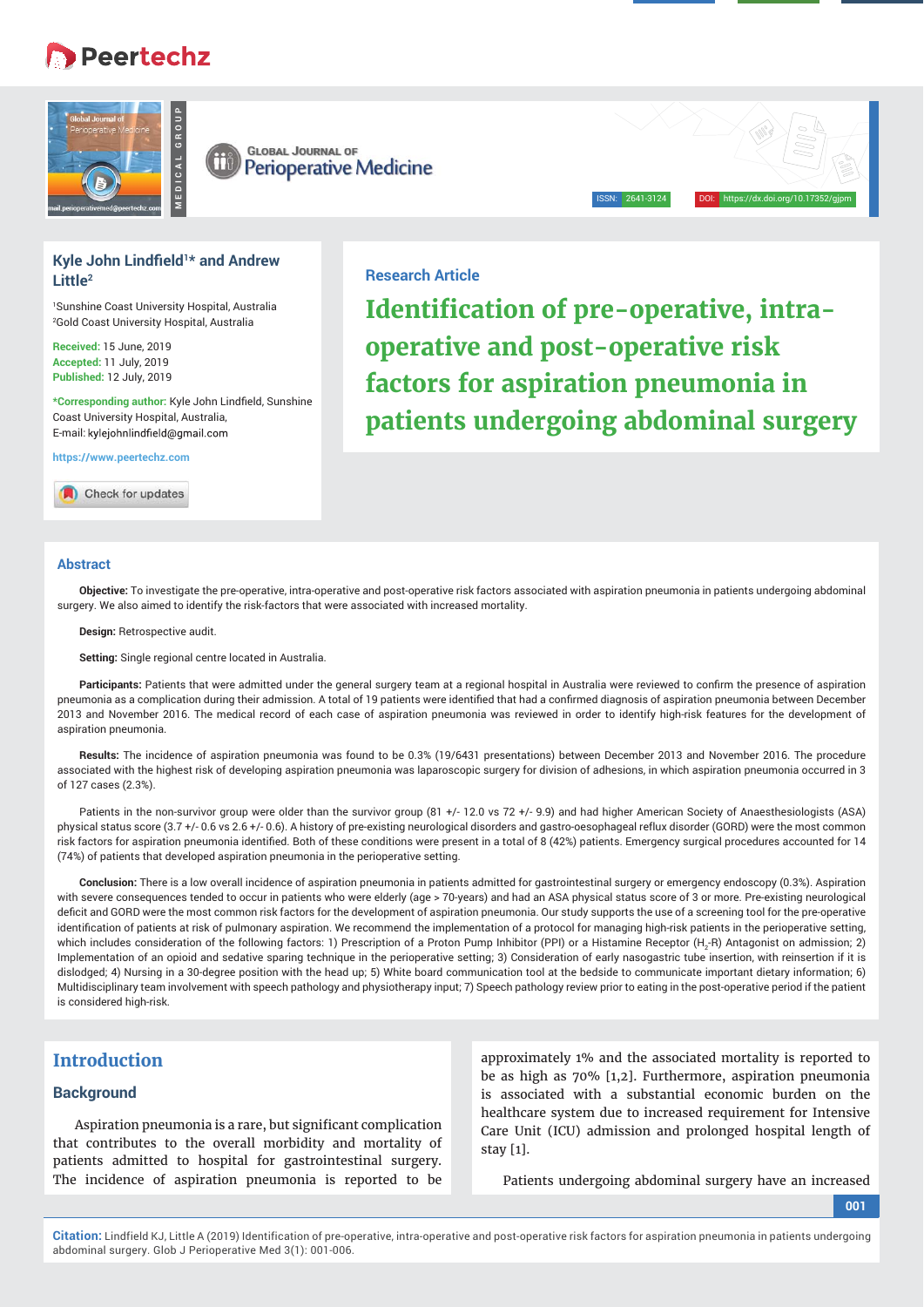risk of aspiration pneumonia [3]. A major determinant of pulmonary aspiration is the development of bowel ileus in the postoperative period following abdominal surgery [4]. Other factors that increase the risk of aspiration pneumonia include: altered level of consciousness; pre-existing neurological conditions; gastro-oesophageal reflux disorder (GORD); elderly age; obesity; hiatus hernia; and oesophageal dysmotility syndrome [4]. In contrast, patient position with 30° elevation of the upper body has been demonstrated to be a protective factor against the development of pulmonary aspiration in the ICU [5].

This retrospective study aims to investigate the preoperative, intra-operative and post-operative risk factors associated with aspiration pneumonia in patients undergoing abdominal surgery. The early identification and management of patients at risk of pulmonary aspiration may help to reduce morbidity and mortality in the perioperative setting. This study also plans to develop a simple checklist which can assist clinicians to identify patients at risk of aspiration pneumonia and guide appropriate management strategies to reduce its incidence.

## **Method**

Method of evaluation: This study is a retrospective audit of patients admitted under the General Surgery team at a regional hospital in Australia between December 2013 to November 2016. Patients were included in the study if they had objective evidence of aspiration pneumonia during their admission for gastrointestinal surgery or emergency endoscopy. Patients with pre-operative, intra-operative and post-operative aspiration pneumonia were included in this study. At the time of study completion, there was no guideline in place to support clinicians in the identification of patients at risk of aspiration pneumonia.

Eligible patients were identified by searching the patient database on the Business Objects reporting tool using the International Statistical Classification of Diseases and Related Health Problems, Tenth Edition, Australian Modification (ICD-10-AM) code for aspiration pneumonia. The electronic and paper medical records of identified patients was reviewed by a single investigator. The presence of aspiration pneumonia was confirmed in all cases with either: 1) Objective clinical evidence of pulmonary aspiration (crepitations, tachypnoea, tachycardia, fever, hypoxaemia); or 2) Objective radiological evidence (plain film chest radiography or computed tomography scan). Patients were excluded if they did not undergo surgical intervention during their admission.

Patient demographics were collected and recorded on an electronic spreadsheet (Microsoft Excel 2016, Microsoft Corporation). The variables that were recorded in the electronic spreadsheet for each patient are presented in table 1. Preoperative variables recorded were: age, gender, American Society of Anaesthesiologists (ASA) physical status score, pre-operative insertion of nasogastric tube, medications administered pre-operatively, and patient risk factors for aspiration (pre-existing neurological disorder, GORD,

**Table 1:** Variables recorded from the medical record of each patient included in the study.

| u ic otaay.                              |                                   |                                     |  |
|------------------------------------------|-----------------------------------|-------------------------------------|--|
| <b>Pre-operative</b><br><b>Variables</b> | <b>Intra-operative Variables</b>  | <b>Post-operative Variables</b>     |  |
| Age                                      | Patient position                  | Day of postoperative aspiration     |  |
| Gender                                   | Duration of surgery               | Intensive care length of stay       |  |
| <b>ASA Score</b>                         | Experience of surgeon             | Hospital length of stay             |  |
| Nasogastric tube<br>insertion            | Laparoscopic Surgery              | Mechanical ventilation              |  |
| Preoperative<br>medications              | Ileostomy/Colostomy               | Nursing position                    |  |
| Neurological<br>disorder                 | Red cell transfusion              | Need for endotracheal<br>intubation |  |
| GORD                                     | <b>Experience of anaesthetist</b> | Nasogastric tube insertion          |  |
| Obesity                                  | Induction method                  | Nursing position in ICU             |  |
| <b>Diabetes</b>                          | Type of anaesthetic               | Time to first bowel motion          |  |
| Renal impairment                         | Amount of opioid<br>administered  | Time to feeding                     |  |
| Sepsis                                   |                                   | Type of diet                        |  |
| Oesophageal<br>Dysmotility               |                                   | Amount of opioid administered       |  |

obesity, diabetes, renal impairment, sepsis and oesophageal dysmotility). Intra-operative variables recorded were: surgical risk factors for aspiration (patient positioning, duration of surgery, experience of surgeon, laparoscopic surgery, ileostomy/colostomy, red cell transfusion) and anaesthetic risk factors (experience of anaesthetist, induction method, type of anaesthetic and amount of opioid administered). Post-operative variables included were: day of post-operative pulmonary aspiration, days in the ICU, total hospital length of stay, requirement for mechanical ventilation, nursing 30 degrees upright, need for intubation, nasogastric tube postoperatively, time to first bowel motion, time to feeding, type of diet and prescription of post-operative opioids.

The sample size of this study was limited by the absolute number of patients that met the inclusion criterion within the hospital. We included all patients who were admitted under the General Surgery team that underwent either abdominal surgery or emergency endoscopy with a confirmed diagnosis of aspiration pneumonia either pre-operatively, intra-operatively or post-operatively.

## **Analysis**

Continuous variables are presented as mean +/- standard deviation (SD). Categorical variables are presented as number (n) and percentages (%). Risk factors for increased mortality associated with aspiration were identified by comparing all recorded parameters between survivors and non-survivors. Given that the total patient population was small  $(n = 19)$ , particularly in the non-survivor group  $(n = 3)$ , the power of this study was limited as there were insufficient numbers to infer statistically significant differences between the two study groups.

#### **Ethical Issues**

Being a retrospective data audit of de-identified patient

**002**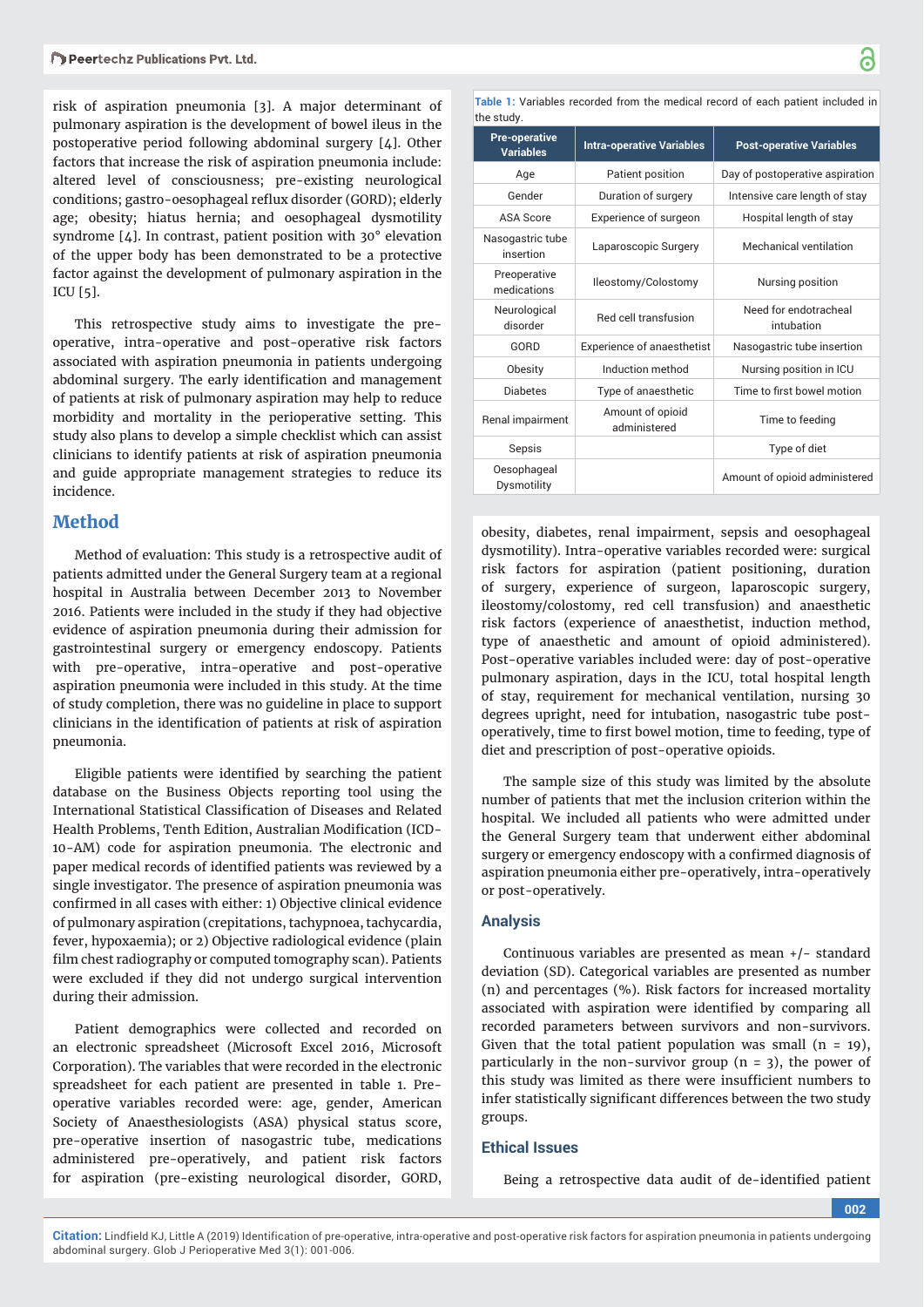records, requirements for exemption from ethical review in accordance with section 5.1.22 of the National Statement on Ethical Conduct in Human Research were met, by being a negligible risk activity using de-identified data. These conditions, as outlined in [Appendix](https://www.peertechz.com/uploads/art_addfiles_2287.rar) 1, were adhered to.

## **Results**

A total of 6,431 patients were admitted under the General Surgery team between December 2013 and November 2016 (Figure 1). A diagnosis of aspiration pneumonia was confirmed in 34 of these patients. Fifteen patients were excluded from the study because they did not receive surgical intervention during their admission. The remaining 19 patients underwent either abdominal surgery or emergency endoscopy and were included in this study. The following surgical interventions were performed: 6 laparotomy/laparoscopic bowel resections, 6 emergency gastroscopies, 3 division of adhesion procedures, 3 hernia repair procedures and 1 cholecystectomy. Fourteen (74%) of these procedures were performed under emergency conditions.



The timing and cause of aspiration pneumonia was reviewed in each case. Three patients aspirated in the Emergency Department, prior to being admitted to the ward (1 patient was known to Palliative Care with an oesophageal stricture, 1 patient had profound nausea and vomiting in the Emergency Department and 1 patient aspirated after receiving 5mg droperidol for agitation). Four patients aspirated intraoperatively (1 during an awake fibre-optic intubation, 1 was reported by the Anaesthetist to have a soiled airway at induction, 1 aspirated during a gastroscopy for a food bolus without an endotracheal tube, and 1 aspirated during extubation following a case of severe laryngospasm). The remaining 12 patients aspirated post-operatively on the surgical ward.

#### **Incidence and outcome of aspiration pneumonia**

The incidence of aspiration pneumonia according to the

type of surgical procedure is displayed in table 2. The procedure associated with the highest risk of developing aspiration pneumonia was laparoscopic surgery for division of adhesions, in which aspiration pneumonia occurred in 3 of 127 cases (2.3%). Following this, bowel resection (either via laparotomy or laparoscopy) resulted in aspiration pneumonia in 6 of 425 cases (1.4%).

In patients who aspirated in the post-operative period, aspiration occurred at mean post-operative day  $5.0 + (-4.3.$  In survivors it occurred on day  $4.18 + (-2.6)$  and in non-survivors on day 9.5  $+/-$  7.6. Nine patients (47%) were admitted to the ICU, with an average ICU length of stay of 5.8 +/- 3.1 days. Two (11%) patients were intubated prior to their admission to ICU, one patient was reintubated at the end of the surgical procedure due to severe laryngospasm and the other patient remained intubated following the operation. The average hospital length of stay for the entire group was  $20.2 + (-17.4)$  days. The overall mortality was 16% (3 of 19 cases).

#### **Risk factors for mortality**

The *pre-operative* variables that were recorded in this study are displayed in table 3. A comparison is made between survivors and non-survivors. Patients in the non-survivor group were older than the survivor group  $(81 + / - 12.0 \text{ vs } 72)$ +/- 9.9) and had higher ASA score (3.7 +/- 0.6 vs 2.6 +/- 0.6).

| Table 2: Incidence of aspiration pneumonia according to surgical procedure. |                                   |  |  |
|-----------------------------------------------------------------------------|-----------------------------------|--|--|
| <b>Type of surgery</b>                                                      | Incidence of aspiration pneumonia |  |  |
| Laparotomy/laparoscopy plus bowel<br>resection                              | $1.4\%$ (6/425)                   |  |  |
| <b>Emergency Gastroscopy</b>                                                | $0.3\%$ (6/1949)                  |  |  |
| Laparoscopic division of adhesions                                          | $2.3\%$ (3/127)                   |  |  |
| Hernia repair                                                               | $0.4\%$ (3/684)                   |  |  |
| Laparoscopic cholecystectomy                                                | $0.2\%$ (1/459)                   |  |  |
| Total                                                                       | $0.3\%$ (19/6431)                 |  |  |

**Table 3:** Comparison between survivors and non-survivors with aspiration pneumonia: demographic and pre-operative variables (mean +/- SD; or n, %).

| pricemonia. acmographio ana pre-operative vanabico (mean-17-05), or n, 10). |                            |                              |                                 |  |  |
|-----------------------------------------------------------------------------|----------------------------|------------------------------|---------------------------------|--|--|
|                                                                             | <b>Overall</b><br>$(n=19)$ | <b>Survivors</b><br>$(n=16)$ | <b>Non-Survivors</b><br>$(n=3)$ |  |  |
| Male Gender                                                                 | 16 (84%)                   | 13 (81%)                     | 3(100%)                         |  |  |
| Age                                                                         | $74 + (-10)$               | $72 + (-9.9)$                | $81 +/- 12$                     |  |  |
| <b>ASA</b>                                                                  | $2.7 +/- 0.7$              | $2.6 + - 0.6$                | $3.7 +/- 0.6$                   |  |  |
| Obesity                                                                     | 2(11%)                     | 2(13%)                       | $0(0\%)$                        |  |  |
| Pre-existing neuro disorder                                                 | 8 (42%)                    | 7 (44%)                      | 1(33%)                          |  |  |
| GORD                                                                        | 8(42%)                     | 5(31%)                       | 3(100%)                         |  |  |
| Hiatus Hernia                                                               | 1(5%)                      | 1(6%)                        | $0(0\%)$                        |  |  |
| <b>Pyloric Stenosis</b>                                                     | 1(5%)                      | 1(6%)                        | $0(0\%)$                        |  |  |
| Oesophageal stricture                                                       | 1(5%)                      | $0(0\%)$                     | 1(33%)                          |  |  |
| Renal impairment                                                            | 3(16%)                     | 2(13%)                       | 1(33%)                          |  |  |
| Sepsis                                                                      | 4 (21%)                    | 3(19%)                       | 1 (33%)                         |  |  |
| <b>Diabetes</b>                                                             | 3(16%)                     | 2(13%)                       | 1(33%)                          |  |  |
| Trauma                                                                      | $0(0\%)$                   | $0(0\%)$                     | $0(0\%)$                        |  |  |
| Pre-op nasogastric tube                                                     | 7 (37%)                    | 5(31%)                       | 2(66%)                          |  |  |

**003**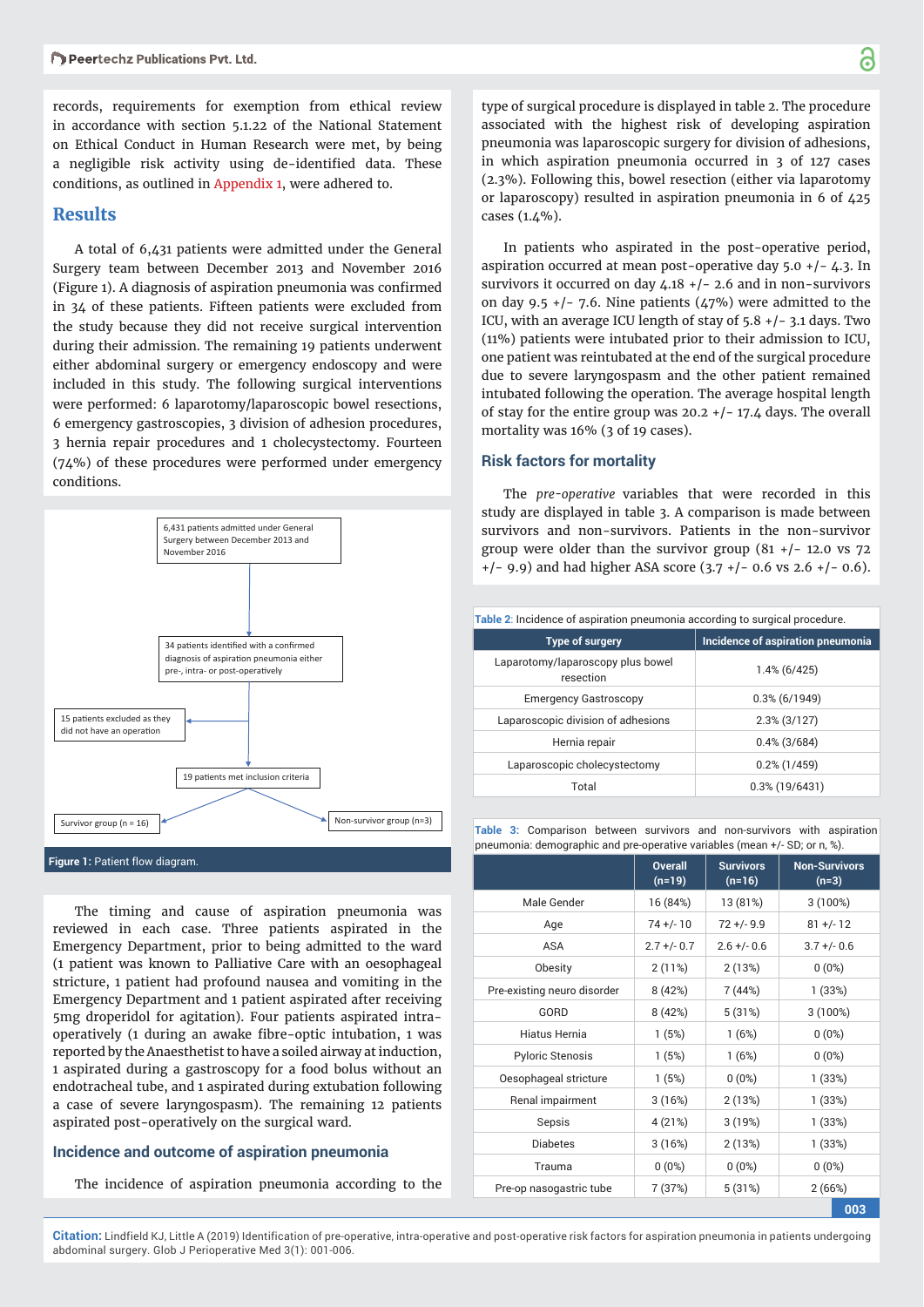A history of pre-existing neurological disorders and GORD were the most common risk factors for aspiration pneumonia, each being present in 8 of 19 (42%) patients. The insertion of a nasogastric tube in the pre-operative period was performed in only 7 of 19 (37%) patients.

The *intra-operative* variables recorded in this study are displayed in table 4. A longer duration of surgical procedure was found in the non-survivor group  $(128.0 + -59.2)$  minutes) compared to the survivor group (116.4  $+/-$  66.1 minutes). All procedures were performed by a Consultant Surgeon and a Consultant Anaesthetist. Fourteen procedures (74%) were performed under emergency conditions. Only 6 (42%) of these emergency cases were documented as a Rapid Sequence Induction (RSI), however, a subsequent 5 cases documented an RSI dose of Rocuronium or Suxamethonium and thus RSI could be inferred in 11/14 (79%) cases.

The *post-operative* variables that were recorded in this study are displayed in table 5. There was a trend towards the non-survivor group aspirating at a later postoperative day  $(9.5 +/- 7.6)$  compared to the survivor group  $(5.7 +/- 2.6)$ . There were no ICU admissions for the non-survivor group whereas there were 9 (56%) ICU admissions in the survivor group with a mean length of ICU stay of 5.8 +/- 3.1 days. Opioid consumption was calculated as the mean amount of opioid (oral morphine equivalent) consumed per day within the first 10 days of admission with the non-survivors (22+/-19mg/day) tending to consume more opioid on average compared to the survivors (16+/-12mg/day).

Twelve (63%) patients received a nasogastric tube (NGT) during their admission, with 9 (75%) of these patients having it inserted prior to the aspiration event as a form of prophylaxis. There was no difference between the two groups in relation to the first day of feeding which commenced on average postoperative day  $1.8 +/- 1.4$ . The mean time to first bowel motion was on postoperative day  $2.8 +/- 2$ . A total of 2 patients required mechanical ventilation in ICU and another

**Table 4**: Comparison between survivors and non-survivors with aspiration pneumonia: type of surgery and intra-operative variables (mean +/- SD; or n, %).

|                            | All               | <b>Survivors</b> | <b>Non-survivors</b> |
|----------------------------|-------------------|------------------|----------------------|
| Surgery performed          |                   |                  |                      |
| <b>Bowel resection</b>     | 6(32%)            | 6(38%)           | $0(0\%)$             |
| Hernia procedure           | 3(16%)            | 1(6%)            | 2(66%)               |
| Division of adhesions      | 3(16%)            | 3(19%)           | $0(0\%)$             |
| Gastroscopies              | 6(32%)            | 5(31%)           | 1(33%)               |
| Hepatobiliary              | 1(5%)             | 1(6%)            | $0(0\%)$             |
| Stoma                      | 2(11%)            | 1(6%)            | 1(33%)               |
| <b>Blood transfusion</b>   | 2(11%)            | 2(13%)           | $0(0\%)$             |
| Procedure Duration (Hours) | $118.3 + (-63.6)$ | $116.4 + (-66.1$ | $128.0 +/- 59.2$     |
| Laparoscopic               | 6(32%)            | 5(31%)           | 1(33%)               |
| Emergency procedure        | 14 (74%)          | 11 (69%)         | $3(100\%)$           |
| RSI documented/Inferred    | 11 (79%)          | 11 (100%)        | $0(0\%)$             |
| Consultant anaesthetist    | 19 (100%)         | 16 (100%)        | 3(100%)              |
| Consultant surgeon         | 19 (100%)         | 16 (100%)        | 3(100%)              |

**Table 5**: Comparison between survivors and non-survivors with aspiration pneumonia: post-operative variables (mean+/-SD; or n, %).

|                                              | All             | <b>Survivors</b> | <b>Non-survivors</b> |
|----------------------------------------------|-----------------|------------------|----------------------|
| Aspiration postop. Day                       | $5.0 +/- 4.3$   | $4.18 +/- 2.6$   | $9.5 +/- 7.6$        |
| Admissions to ICU                            | 9(47%)          | 9(56%)           | $0(0\%)$             |
| <b>Total ICU Days</b>                        | $5.8 +/- 3.1$   | $5.8 +/- 3.1$    | $0(0\%)$             |
| Post op opioid (Morphine Equivalent/<br>day) | $17 + (-13)$ mq | $16+/12mg$       | $22+/-19$ mg         |
| Nursing 30 degree upright                    | 9(47%)          | 9(56%)           | $0(0\%)$             |
| Prokinetic agent                             | 5(26%)          | 4(25%)           | 1(33%)               |
| PPI/H <sub>2</sub> -R antagonist             | 16 (84%)        | 14 (88%)         | 2(66%)               |
| Nasogastric tube inserted                    | 12 (63%)        | 10 (62%)         | 2(66%)               |
| Nasogastric tube prior to aspiration         | 9/12 (75%)      | 7/10 (70%)       | 2/2 (100%)           |
| Time to first bowel motion (days)            | $2.8 +/- 2$     | $2.75 + - 2.2$   | $3 +/- 1.0$          |
| Time to first being fed (days)               | $1.8 +/- 1.4$   | $1.77 +/- 1.4$   | $1.6 +/- 0.6$        |
| Treatment                                    |                 |                  |                      |
| LFNP                                         | 12 (63%)        | 10 (63%)         | 2(66%)               |
| <b>HFNP</b>                                  | 6(32%)          | 5(31%)           | 1(33%)               |
| CPAP/BiPAP                                   | 2(11%)          | 2(13%)           | $0(0\%)$             |
| Intubation<br>-                              | 2(11%)          | 2(13%)           | $0(0\%)$             |
| Bronchoscopy                                 | $0(0\%)$        | $0(0\%)$         | $0(0\%)$             |
| Antibiotics                                  | 19 (100%)       | 16 (100%)        | 3 (100%)             |
| <b>Steroids</b><br>-                         | 3(16%)          | 3(19%)           | $0(0\%)$             |
| Inotropes                                    | 2(11%)          | 2(13%)           | $0(0\%)$             |
| <b>Bronchodilators</b>                       | 9 (47%)         | 7 (44%)          | 2(66%)               |

2 patients required Non-Invasive Ventilation (NIV) with Bi-PAP or CPAP. The remaining 15 patients required either high flow nasal prongs (HFNP), low flow nasal prongs (LFNP) or no oxygen therapy. Antibiotics were commenced in all patients, bronchodilators were administered in 9 (47%) patients, steroids were administered in 3 (16%) patients and inotropes were required in 2 (11%) patients.

# **Discussion**

Between December 2013 and November 2016, a total of 6,431 patients were admitted under the General Surgery team at a regional hospital in Australia. Of the 6,431 admitted patients, only 19 patients (0.3%) developed aspiration pneumonia. The incidence of aspiration pneumonia (0.3%) calculated in this study was below the incidence of 1.0% reported in other studies [1]. Aspiration pneumonia is a rare, but clinically relevant event due to the significant morbidity and mortality associated with its occurrence. Previous studies have reported a mortality rate of up to 70% [2]. We report a mortality rate of 16% in patients undergoing gastrointestinal surgery or emergency endoscopy. The reason for this observed difference in incidence and mortality can be explained by the different patient groups that were included in previous studies. Our study focuses exclusively on patients admitted for emergency endoscopy or gastrointestinal surgery, whereas previous studies have included a wide range of both surgical and non-surgical patient groups [1,2].

Risk factors for mortality have been documented in the literature  $[3]$ . In this study, we aimed to define the

**004**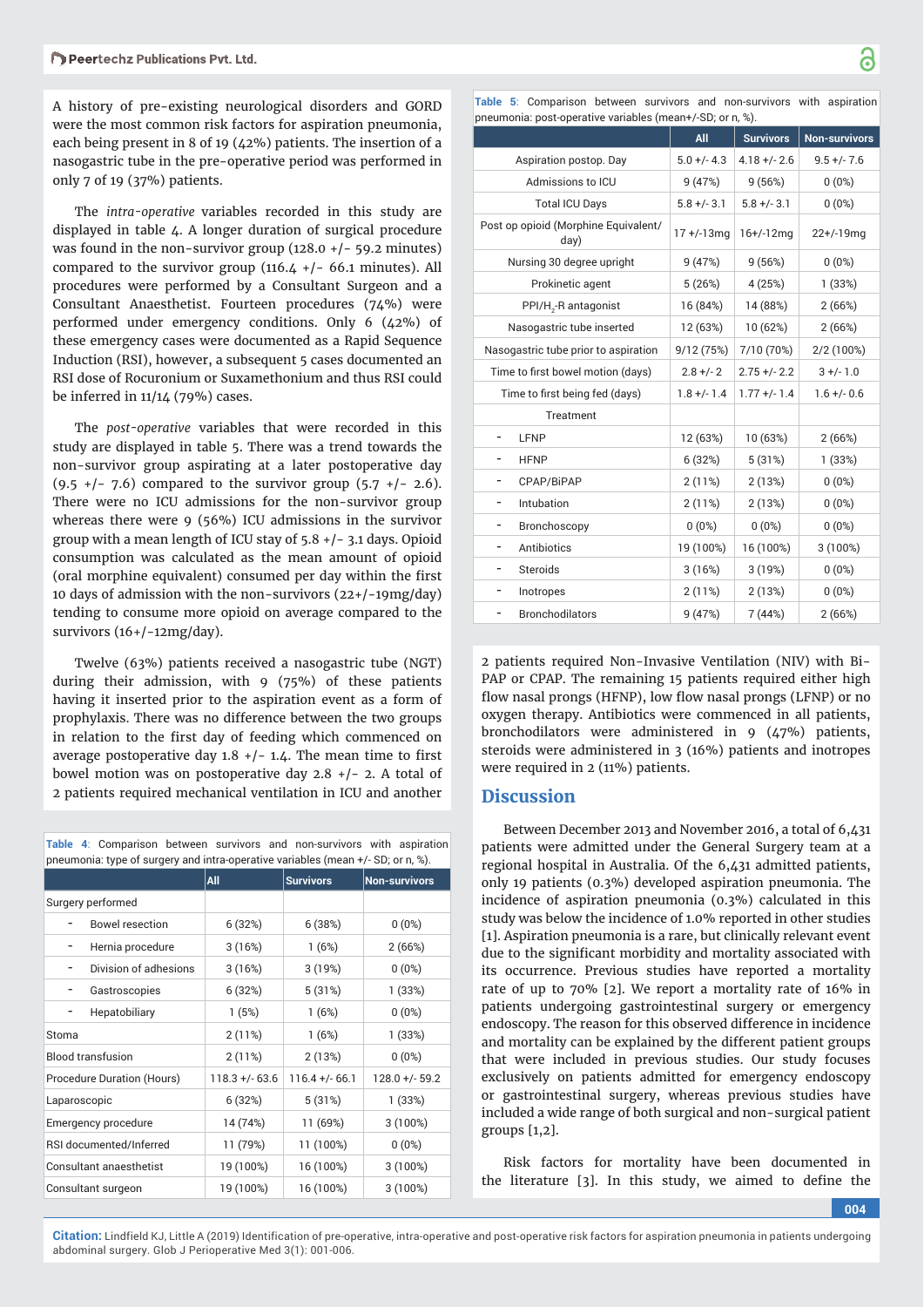characteristics of patients that were admitted to hospital for abdominal surgery and who went on to develop aspiration pneumonia, with an attempt to further define risk factors associated with mortality. Given the low absolute number of patients that developed aspiration pneumonia, it was not possible to demonstrate statistical significance. A summary of the key findings of this paper is presented in table 6.

#### **Pre-operative risk factors**

This study suggests that aspiration pneumonia is more prevalent in elderly patients with multiple comorbidities

Table 6: Summary of the key findings.

- There is a low overall incidence of aspiration pneumonia in patients admitted for abdominal surgery or emergency endoscopy.
- Of the 19 aspiration events, 8 could have potentially been prevented with intervention.
	- o 2 patients did not have their nasogastric tube reinserted after being pulled out.
	- o 3 patients were excessively sedated and aspirated as a consequence.
	- o 3 patients were known to speech pathology as being high aspiration risk and were fed an inappropriate diet without being reviewed by speech pathology prior to eating in the postoperative period.
- Aspiration with severe consequences tend to occur in patients who are elderly (age > 70 years) and have an ASA score of 3 or more with significant comorbidities such as pre-existing neurological deficit and GORD.
- Emergency procedures have the highest risk of aspiration pneumonia.
- Opioid and sedative sparing techniques are essential for those patients who are identified as having increased risk of aspiration pneumonia.
- Patients should be nursed in the 30 degrees head-up position.
- If an NGT is removed or dislodged, it should be re-inserted in a timely manner.
- Patients who are high-risk or known to speech pathology must have a speech pathology review prior to eating.

and high ASA physical status scores. Similar findings have been documented in other studies [2,3]. Vigilant preoperative assessment for aspiration risk factors is essential to identify high-risk patients. Preventative measures must be implemented for high-risk patients, including the timely insertion of a nasogastric tube and sedative sparing techniques [6].

#### **Intra-operative risk factors**

Emergency procedures accounted for 78% of the total cases in this study. Emergency surgery has been documented as an independent risk factor for aspiration pneumonia in previous studies [6,7]. The surgical procedure that demonstrated the highest incidence of aspiration pneumonia was abdominal surgery for division of adhesions (2.3%). Longer duration surgical procedures were shown to have a higher risk of mortality; however, emergency endoscopies were included in this audit and have significantly skewed this finding.

In accordance with the Special Committee Investigating Deaths Under Anaesthesia (SCIDUA) recommendations for

prevention of pulmonary aspiration, we recommend the following anaesthetic techniques for those at high-risk of pulmonary aspiration: 1) Rapid Sequence Induction (RSI) techniques with an appropriate choice of muscle relaxant, 2) Cricoid pressure, 3) Consider the need for intubation over the use of supraglottic devices in high risk patients.

#### **Post-operative risk factors**

None of the patients from the non-survivor group were admitted to ICU. This was because the patients in the nonsurvivor group had high ASA physical status scores and were not expected to survive the operation. These patients were deemed to be poor ICU candidates. Previous research has shown higher rates of intubation, ICU admissions and a greater amount of days on mechanical ventilation in non-survivors [3]. All patients who were managed in ICU were nursed in the 30-degree head up position. This was not the case in any of the patients managed on the ward. Sixteen (84%) patients who aspirated were placed on a Proton Pump Inhibitor/ $H<sub>2</sub> - R$ antagonist following aspiration.  $H<sub>2</sub> - R$  antagonists and Proton Pump Inhibitors have been shown to be effective at reducing the risk of pulmonary aspiration by reducing the volume of gastric aspiration and increasing the pH of gastric contents [8,9].

Of the patients who had emergency bowel surgery, 12 (92%) patients had a nasogastric tube inserted, with only 9 (75%) of these inserted appropriately prior to aspiration. None of the elective surgical patients received a nasogastric tube immediately following their surgical procedure which supports the current literature recommendations against routine placement of a nasogastric tube in elective patients. All elective surgical patients that aspirated in the post-operative period had a nasogastric tube inserted after their aspiration event. Two emergency surgical patients removed their nasogastric tube on the ward and did not have it reinserted despite ongoing nausea and vomiting. These two patients subsequently aspirated suggesting we should aim to be more vigilant in reinserting a nasogastric tube in those patients at risk.

Three patients aspirated secondary to excessive sedation. Of these, one patient aspirated in the emergency department after being given 5mg Droperidol for confusion and agitation. Another patient was given 80mcg of intravenous fentanyl, 2mg of hydromorphone and 5mg of oral endone over 4 hours and subsequently became narcotised before aspirating. Another patient was given 1mg of droperidol and 10mg of endone on the ward and had a MET call for narcosis before aspirating. Additionally, there was a trend towards the non-survivors having higher doses of opioid post-operatively (22+/-19mg vs  $16+/-12$ mg). Based on these findings, we recommend an opioid/sedative sparing technique for patients who are elderly with high-risk of pulmonary aspiration.

Finally, three patients had their post-operative feeding regime commenced without a speech pathology review. These patients had previously been identified as an aspiration risk and were known to the speech pathology department within the hospital. Aspiration in this subgroup could have been prevented